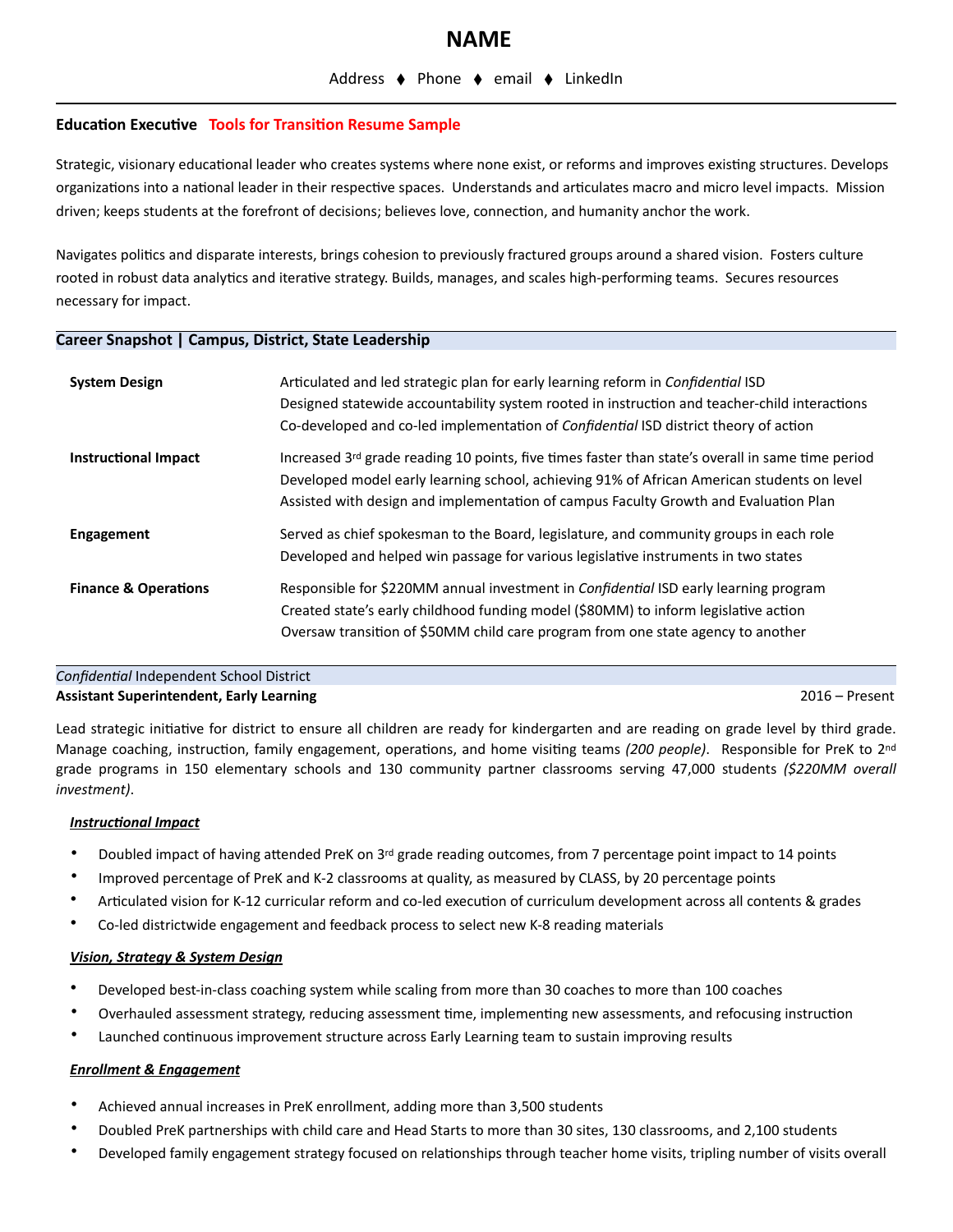## Tools for Transition Resume Sample

**Name | Page 2**

| Confidential University, College of Education & Human Development         |               |
|---------------------------------------------------------------------------|---------------|
| <b>Ed Leadership Program Advisor, Adjunct Instructor (school finance)</b> | $2013 - 2017$ |

#### *Confidential* Department of Education

## **Deputy Director, Early Childhood** 2013 – 2016

Led strategy and implementation of reform to unify statewide early childhood system to improve outcomes for children birth to five. Managed policy, accountability, enrollment, and child care operations teams *(70 people)*. Managed programs serving more than 30,000 children attending more than 1,500 schools.

## *Vision, Strategy & System Design*

- Launched first statewide accountability system reporting results at the individual site level and broader community level
- Designed strategy for communities to increase enrollment options and reduce burdens on families
- Developed long-term path to improving teacher preparation and quality, particularly for child care

## *Management & Operations*

- Increased service by nearly 10,000 children over four years through federal preschool grant (\$32MM)
- Led the child care subsidy team responsible for determining eligibility and managing benefits for more than 15,000 families
- Managed and supported six child care support agencies providing coaching to child care teachers and leaders statewide

## *Engagement*

- Assisted with creating and launching early childhood advisory council to inform the state board
- Drafted and secured support for four new sets of early childhood policies resulting in passage by the state board

## *Confidential* School for Math, Science, and the Arts **Board of Directors** (2013 – 2016) 2005 – 2016

## **Director of Finance and Operations** (2009 – 2013)

Served as CFO/COO for this state agency with an annual operating budget of \$10MM and capital outlay proposed budget of \$34MM. Developed and managed strategic plan, including new initiatives related to course offerings, recruitment, and faculty advancement and compensation. Led legislative advocacy, and served as primary liaison and negotiator with the Division of Administration.

#### *Finance*

- Designed per student, peer institution-referenced funding formula, resulting in increased funding
- Decreased dependence on state general funds from prior five-year average of 71% to 58% in three years
- Increased support from *Confidential* Foundation 2000% from \$10K to \$200K per year
- Received no audit findings

## *Operations*

- Supervised completion of \$13MM construction and renovation project
- Developed capital outlay request that secured \$24MM funding from legislature for new dormitory
- Created first plan for emergency response training in school's history

#### *Strategic Planning & Change Management*

- Developed and implemented new strategic plan to reflect the living / learning community reorganization
- Led cultural change to become more student-focused